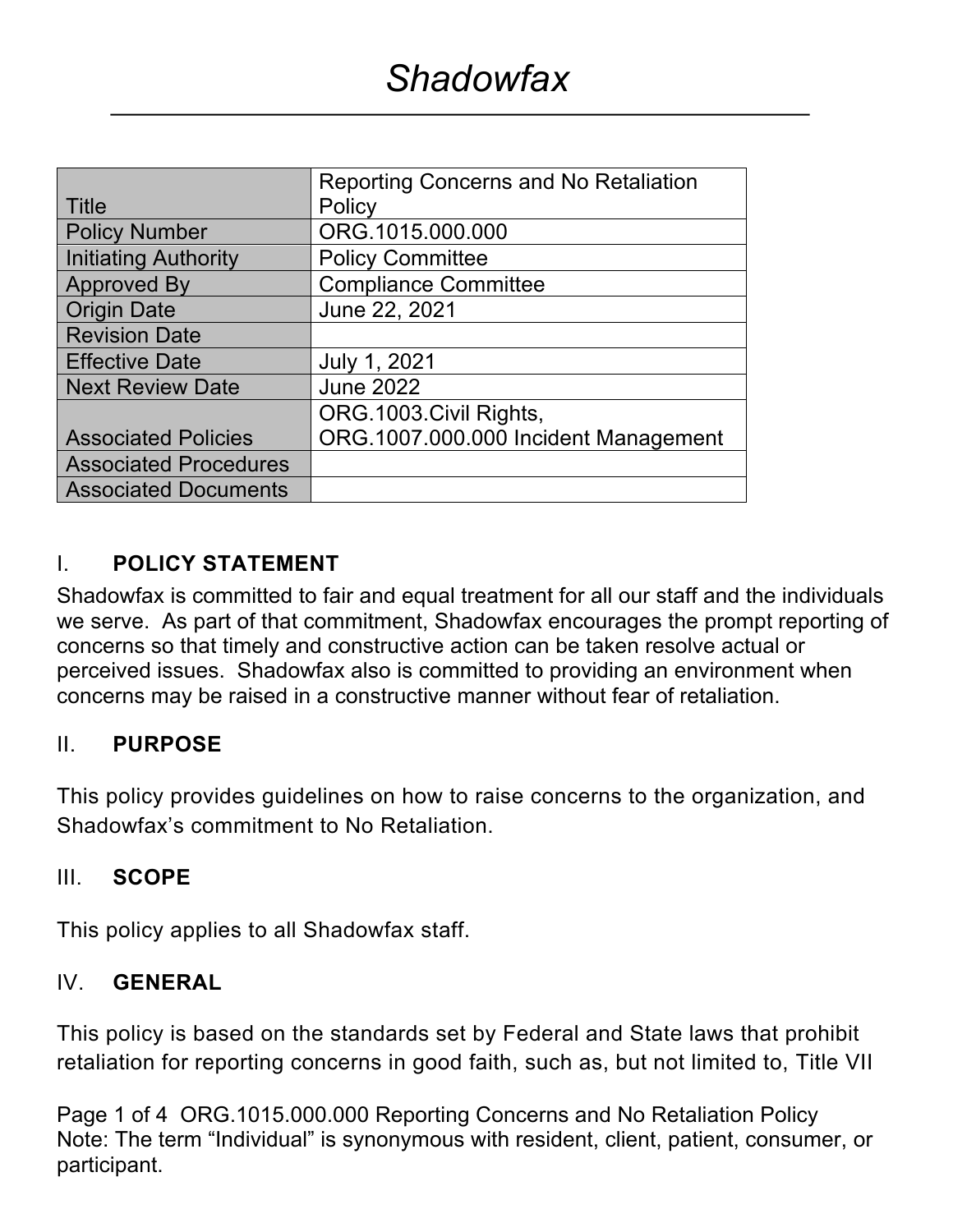# *Shadowfax*

of the Civil Rights Act of 1964, the Pennsylvania Human Relations Act, the Americans With Disabilities Act of 1990, the Age Discrimination in Employment Act (ADEA) and the False Claims Act.

# V. **POLICY**

# Reporting Concerns

Anyone who believes they have experienced or witnessed conduct at Shadowfax not in line with the law, regulations or Shadowfax policies should discuss their concerns with their immediate supervisor, Human Resources or any member of senior leadership.

Shadowfax encourages the prompt reporting of concerns so that rapid and constructive action can be taken to resolve actual or perceived issues.

Complaints of discrimination may be filed with Shadowfax's Affirmative Action Officer, who is the Director of Human Resources (see ORG.1003.000.000 Civil Rights Policy)

Allegations that meet the standards outlined in Shadowfax's Incident Management policy will follow the policy's guidelines for reporting, response, and corrective action (see ORG.1007.000.000 Incident Management Policy).

# Investigations and Confidentiality

Reported concerns will be investigated promptly, in accordance with the nature and scope of the concern. Investigations may include, but are not necessarily limited to, paper and electronic records gathering and reviews, individual interviews with the parties involved, and interviews with individuals who may have observed the alleged conduct or may have additional relevant knowledge.

Shadowfax will maintain confidentiality throughout the investigation process to the extent allowable by law and to the extent that allows for appropriate investigation and corrective action.

# No Retaliation

Retaliation against an individual for reporting allegations of misconduct in good faith or for participating in an investigation of alleged misconduct in good faith is a violation of

Page 2 of 4 ORG.1015.000.000 Reporting Concerns and No Retaliation Policy Note: The term "Individual" is synonymous with resident, client, patient, consumer, or participant.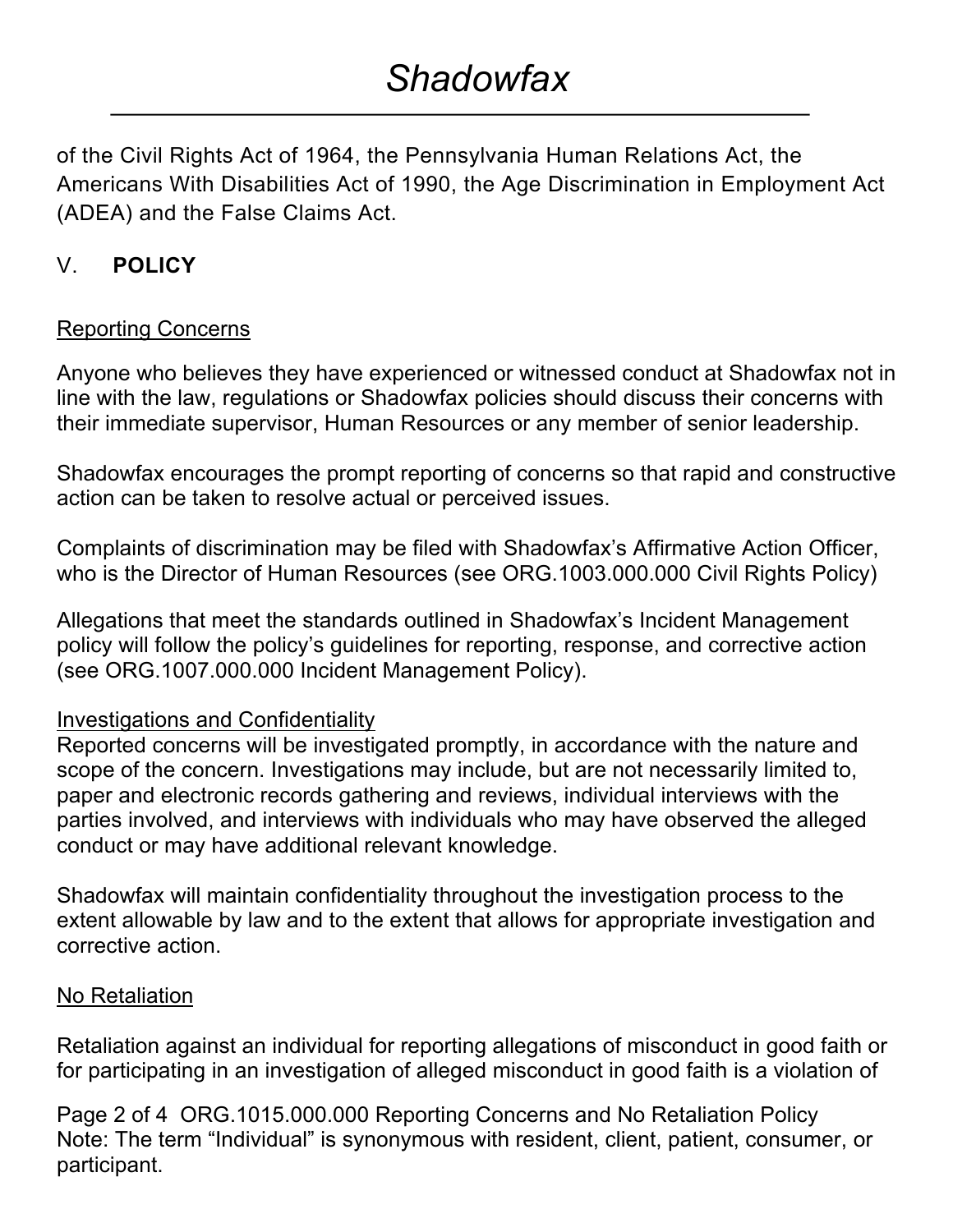this policy and will be subject to disciplinary action up to and including termination. Alleged acts of retaliation should be reported immediately and will be promptly investigated and addressed. Likewise, intentionally false allegations of misconduct, as opposed to incorrect complaints that are made in good faith, will be subject to disciplinary action up to and including termination.

# Notification/Communication

New staffs will be provided a copy of this policy. Each Shadowfax department and/or program area shall create and maintain a procedure for providing new staff with this policy either in hard copy or electronic form.

# VI. **OVERSIGHT**

Shadowfax's Compliance Committee or their designee(s) (the "Approved By") shall be in charge of the administration of this Policy. The Approved By responsibilities include:

1. Identifying the action steps to come into compliance and directives to maintain compliance and implement the action steps.

- 2. Periodically reviewing this Policy and monitoring compliance to it.
- 3. Training responsible parties on their obligations under the Policy.

Revision History

| <b>Name</b> | Date | <b>Reason for Changes</b> | Version |
|-------------|------|---------------------------|---------|
|             |      |                           |         |
|             |      |                           |         |

Page 3 of 4 ORG.1015.000.000 Reporting Concerns and No Retaliation Policy Note: The term "Individual" is synonymous with resident, client, patient, consumer, or participant.